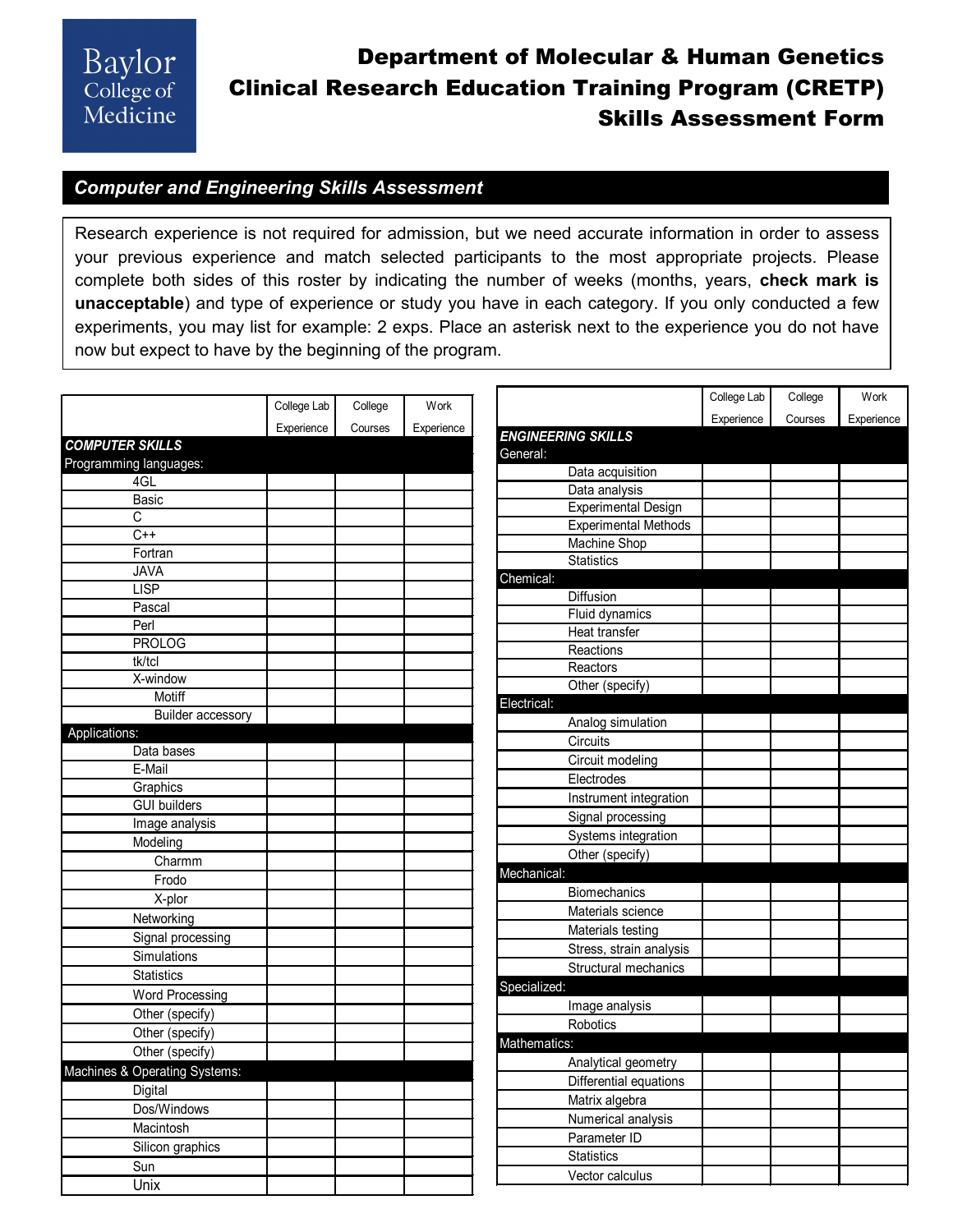# Baylor<br>College of<br>Medicine

### Department of Molecular & Human Genetics Clinical Research Education Training Program (CRETP) Application

#### *Scientific Background and Skills Assessment*

|                               | College Lab | College | Work       |
|-------------------------------|-------------|---------|------------|
|                               | Experience  | Courses | Experience |
| A. Field of Work              |             |         |            |
| Biochemistry                  |             |         |            |
| <b>Biomechanics</b>           |             |         |            |
| <b>Biomedical Engineering</b> |             |         |            |
| Cell Biology                  |             |         |            |
| Genetics                      |             |         |            |
| Immunology                    |             |         |            |
| Materials Science             |             |         |            |
| Metallurgy                    |             |         |            |
| Microbiology                  |             |         |            |
| <b>Molecular Biology</b>      |             |         |            |
| Neurobiology                  |             |         |            |
| Pharmacology                  |             |         |            |
| <b>Physical Chemistry</b>     |             |         |            |
| Physiology                    |             |         |            |
| Virology                      |             |         |            |
| Other (specify)               |             |         |            |
| Other (specify)               |             |         |            |
| 1. General Laboratory Methods |             |         |            |
| <b>Buffer preparation</b>     |             |         |            |
| pH measurement                |             |         |            |
| Making solutions              |             |         |            |
| Sterile technique             |             |         |            |
| Record keeping                |             |         |            |
| Other (specify)               |             |         |            |
| 2. Quantitative Methods       |             |         |            |
| Protein assays                |             |         |            |
| DNA/RNA assays                |             |         |            |
| Enzyme assays                 |             |         |            |
| Other (specify)               |             |         |            |
| Other (specify)               |             |         |            |
| 3. Analytical Methods         |             |         |            |
| Chromatography:               |             |         |            |
| Thin-layer                    |             |         |            |
| Column                        |             |         |            |
| <b>HPLC</b>                   |             |         |            |
| Gas/Liquid                    |             |         |            |
| Spectrometry:                 |             |         |            |
| UV/VIS                        |             |         |            |
| IR                            |             |         |            |
| GC/MIS                        |             |         |            |
| NMR                           |             |         |            |
| CD                            |             |         |            |
| Other (specify)               |             |         |            |
| Ultracentrifugation           |             |         |            |
|                               |             |         |            |

|                            | College Lab | College | Work       |
|----------------------------|-------------|---------|------------|
|                            | Experience  | Courses | Experience |
| Analytical Methods (cont.) |             |         |            |
| Electrophoresis:           |             |         |            |
| <b>PAGE</b>                |             |         |            |
| 2-D Gels                   |             |         |            |
| Agarose                    |             |         |            |
| <b>SSCP</b>                |             |         |            |
| Western blotting           |             |         |            |
| Protein expression         |             |         |            |
| Protein purification       |             |         |            |
| Other (specify)            |             |         |            |
| 4. Microscopy              |             |         |            |
| Light microscopy           |             |         |            |
| Fluorescence               |             |         |            |
| <b>Transmission EM</b>     |             |         |            |
| Scanning EM                |             |         |            |
| Tissue Preparation:        |             |         |            |
| Light                      |             |         |            |
| EM                         |             |         |            |
| Frozen sections            |             |         |            |
| Cytogenetics               |             |         |            |
| Histochemistry             |             |         |            |
| Other (specify)            |             |         |            |
| 5. Recombinant DNA         |             |         |            |
| DNA/RNA isolation          |             |         |            |
| Plasmid preparation        |             |         |            |
| Restriction mapping        |             |         |            |
| cDNA synthesis             |             |         |            |
| Cloning                    |             |         |            |
| Construct preparation      |             |         |            |
| Library screening          |             |         |            |
| Southern hybridization     |             |         |            |
| Northern hybridization     |             |         |            |
| <b>PCR</b>                 |             |         |            |
| Sequencing                 |             |         |            |
| Translation                |             |         |            |
| Transfection               |             |         |            |
| DNA chip analysis          |             |         |            |
| Other (specify)            |             |         |            |
| 6. Tissue Culture          |             |         |            |
| Cell culture               |             |         |            |
| Organ culture              |             |         |            |
| Cell transformation        |             |         |            |
| Cell fusion                |             |         |            |